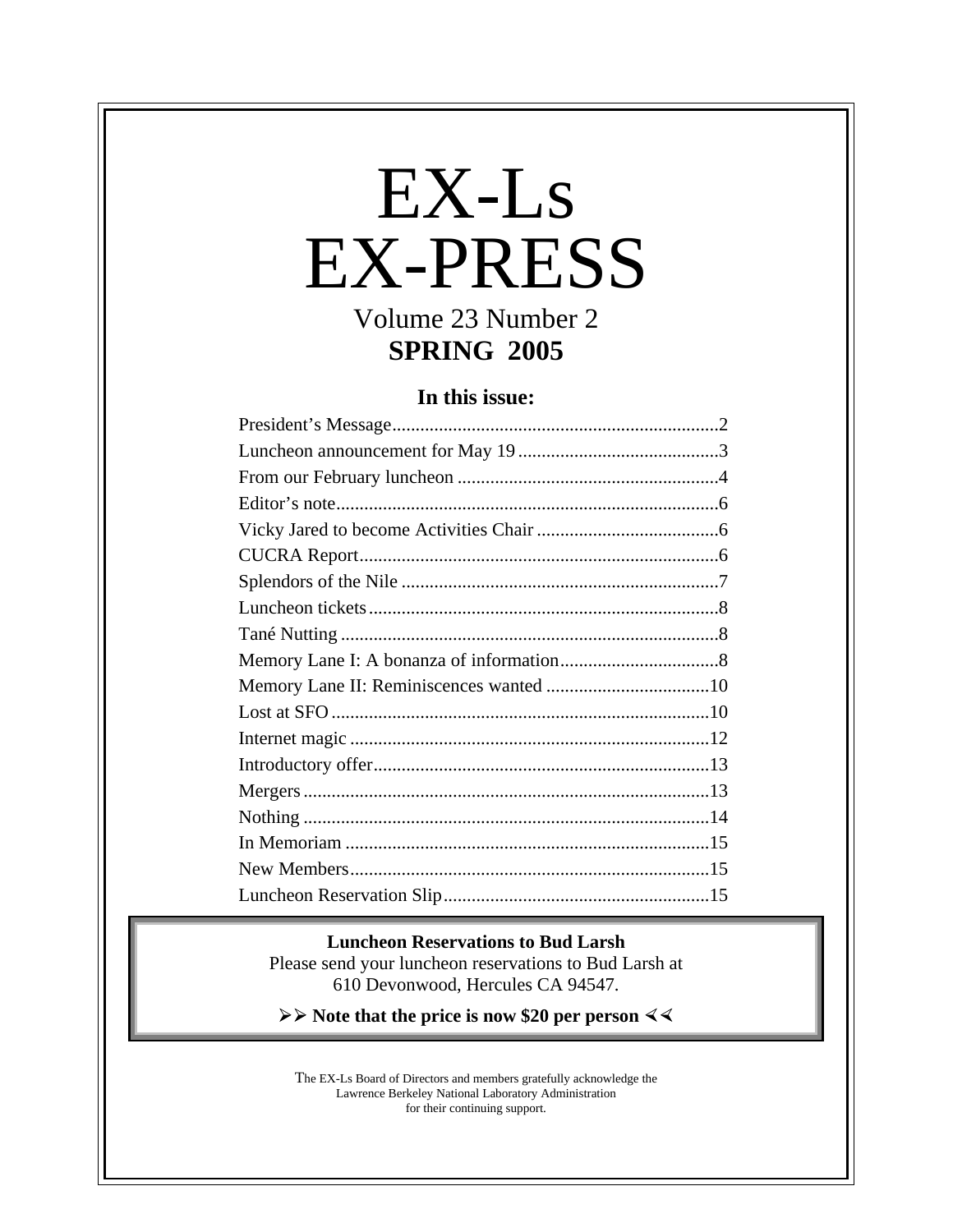Volume 23 #2: Spring 2005 (Published April 2005)

#### **PRESIDENT'S MESSAGE**

### **Gene Binnall**

Life goes on, sometimes for the best, sometimes not. Fortunately, I think that "for the best" is winning. Perhaps we should listen a little more closely to our Governor. I'm not certain how closing our borders would benefit California, but it might benefit our neighbors.

Actually, I think that life is pretty darn good. The University of California has been selected to continue management of our beloved Laboratory for at least the next five years, and Vicky Jared has agreed to serve as EX-Ls Activities Chairperson. Two great blessings. Many of us have known and/or worked with Vicky at the Lab, and it has always been a great pleasure. You may remember her as Vicky Donelson, Fred Goulding's right hand person.

LBNL is in the initial stages of planning a  $75<sup>th</sup>$  Anniversary event and open house. The Official birthdate of the Laboratory -- probably referred to as the UC Radiation Laboratory at the time - is August 26, 1931. Ron Kolb, Deputy Director for Operations, is in charge of planning for the event, which will probably be scheduled for sometime in October, 2006. The planning committee has asked the EX-Ls, especially our older members (that can't include me), to help collect historical material, and to think about putting together some talks and displays of past experiences, perhaps write some articles for the Berkeley Lab VIEW (you know, the successor to *Currents*). They are also particularly interested in old photos and film clips. I'm not sure what we do with the material now, but we have more than a year to get organized. However, I am certain that there is a lot of interesting material and stories out there to help make this 75<sup>th</sup> Anniversary a great celebration. There is considerable more planning to be done but please start thinking about contributions.

I also want to remind you again that as LBNL retirees, thanks to a fee paid by our Director's Office, we are eligible for no-cost membership with the UC Retirement Center. Among the benefits are some very interesting special courses on campus that a number of us have taken. (They are described in the Center's quarterly newsletter, *The CenterPiece*.) More information is available on the Center's web site at: http://thecenter.berkeley.edu/. You can also join at their campus office, 2 Boalt Hall, or for more information, call their staff at (510) 642-5461.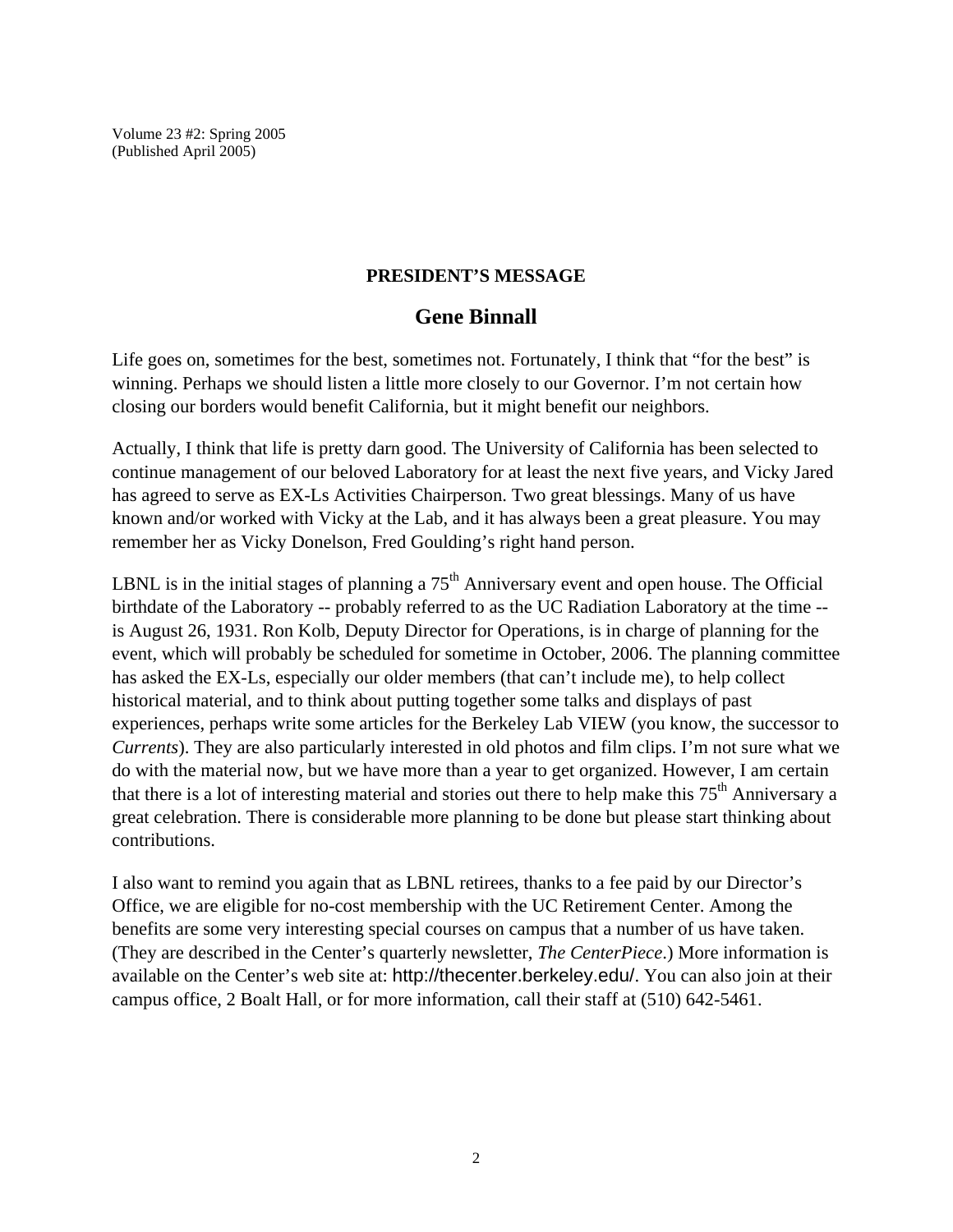

# **2005 Winter Lunch**

| Date:                | Thursday, May 19, 2005                                                                                                                         |  |
|----------------------|------------------------------------------------------------------------------------------------------------------------------------------------|--|
| Where:               | <b>Spenger's Fresh Fish Grotto</b><br>1919 Fourth St.<br><b>Berkeley</b>                                                                       |  |
| Time:                | No-host Bar: 11:30 AM<br>Lunch Served: 12:00 Noon                                                                                              |  |
| Speaker:             | <b>Lina Galtieri</b>                                                                                                                           |  |
| Subject:             | Trek to the K2 base camp                                                                                                                       |  |
| Menu:                | Bay Shrimp Louie Salad (with cup of chowder)<br>Sole Parmesan (with dinner salad)<br>Flatiron Steak w/ mushroom demi-glaze (with dinner salad) |  |
| Cost:                | \$20 per person (PREPAID) $444$ Note new price                                                                                                 |  |
| <b>Reservations:</b> | Please make checks payable to EX-Ls. Send to<br><b>Bud Larsh</b><br>610 Devonwood<br>Hercules, CA 94547                                        |  |

**Spenger's management policy makes it absolutely imperative that they receive reservations by May 16, 2005**

**(Reservation slip on last page)**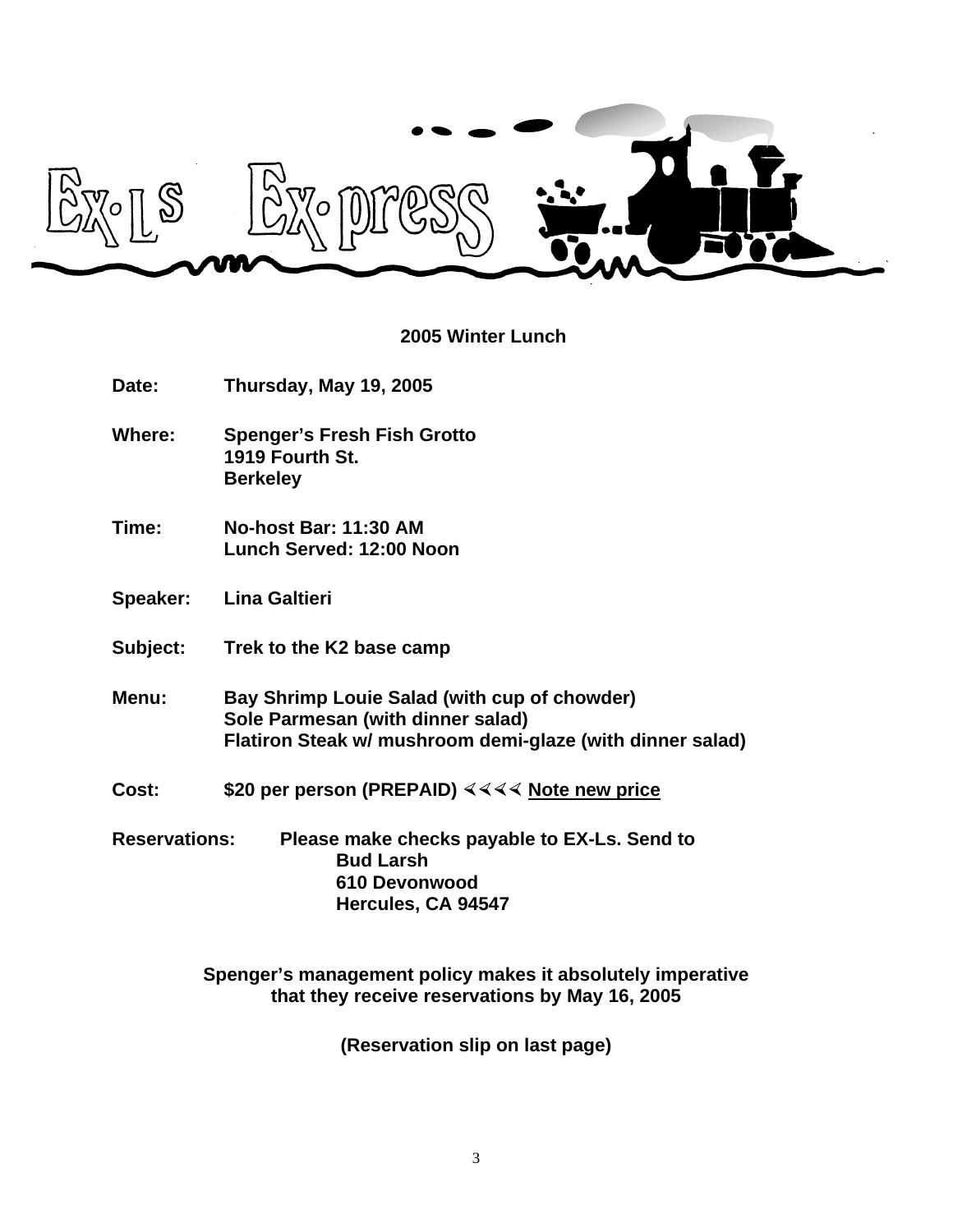#### **From our February lunch**

*Reported by John Kadyk, EX-Ls First Vice-President*: Our February speaker was Carl Haber, who reported on the recent work done by him and his collaborator Vitaliy Fadeyev in the restoration of old audio recordings (late 1800s and early 1900s) using modern imaging techniques developed at LBNL for particle detectors. Carl has been at LBNL in the Physics Division about 20 years, and has been closely involved with development of "micropattern" detectors for the Collider-Detector experiment at Fermilab (CDF).

While stuck in traffic one day on the freeway, driving between LBNL and companies involved in detector manufacture in Silicon Valley, Carl heard on the car radio about the plight of the archivists at the U.S. Library of Congress, who had old audio recordings that are either unplayable or of very poor quality, and which are deteriorating. These recordings employ a variety of recording substrates, such as wax, plastic, acetate, glass, metal, and aluminum foil, and are generally easily harmed by further playing. It occurred to him that *optical* imaging of the record grooves might allow extraction of much of the original quality without the risk of further damage from a needle or stylus. The challenge was to develop optical imaging techniques that could capture the essence of the original recording while avoiding mechanical contact with the recorded surface.

During his presentation, Carl gave several very interesting examples of the power of this new technique by playing some very old recordings (all were pre-1950, with some from the late  $19<sup>th</sup>$ century), both as they sound from the original, and then after using the optical imaging techniques. These examples served as proof-of principle that the proposed techniques could, indeed, recover much of the original quality. They included famous personages speaking (Thomas Edison, Alfred Lord Tennyson) as well as music and musicians (Caruso, Kate Smith, Marian Anderson). (In response to a question, he noted that they cannot, alas, bring those old recordings up to modern standards of fidelity, because they cannot restore the information lost in the recording process.)

This project has developed into a collaboration with the Library of Congress and other outside groups (references in links below). Congress actually mandated that these old recordings be both preserved (through digitization) and made available to the public; the latter requirement does not demand as high quality as the former. The "non-contact" optical technique is well-suited to the preservation requirement.

Carl recounted the interesting history of audio recording techniques, from the invention of sound recording (Scott, 1859-no playback), the phonograph (Edison, 1877-vertical groove modulation). Later, there were technology battles, and sideways groove modulation was invented (Berliner). Still later came magnetic tape, the LP ("long-playing") microgroove record, stereo recording, and then the CD and digital recording – the end of analog recording. [Much to the regret of audiophiles and Luddites who mourn the attendant loss of "presence". ed] Examples of old 78 rpm ("shellac") disc recordings demonstrated the noise inherent from scratches, dirt and wear: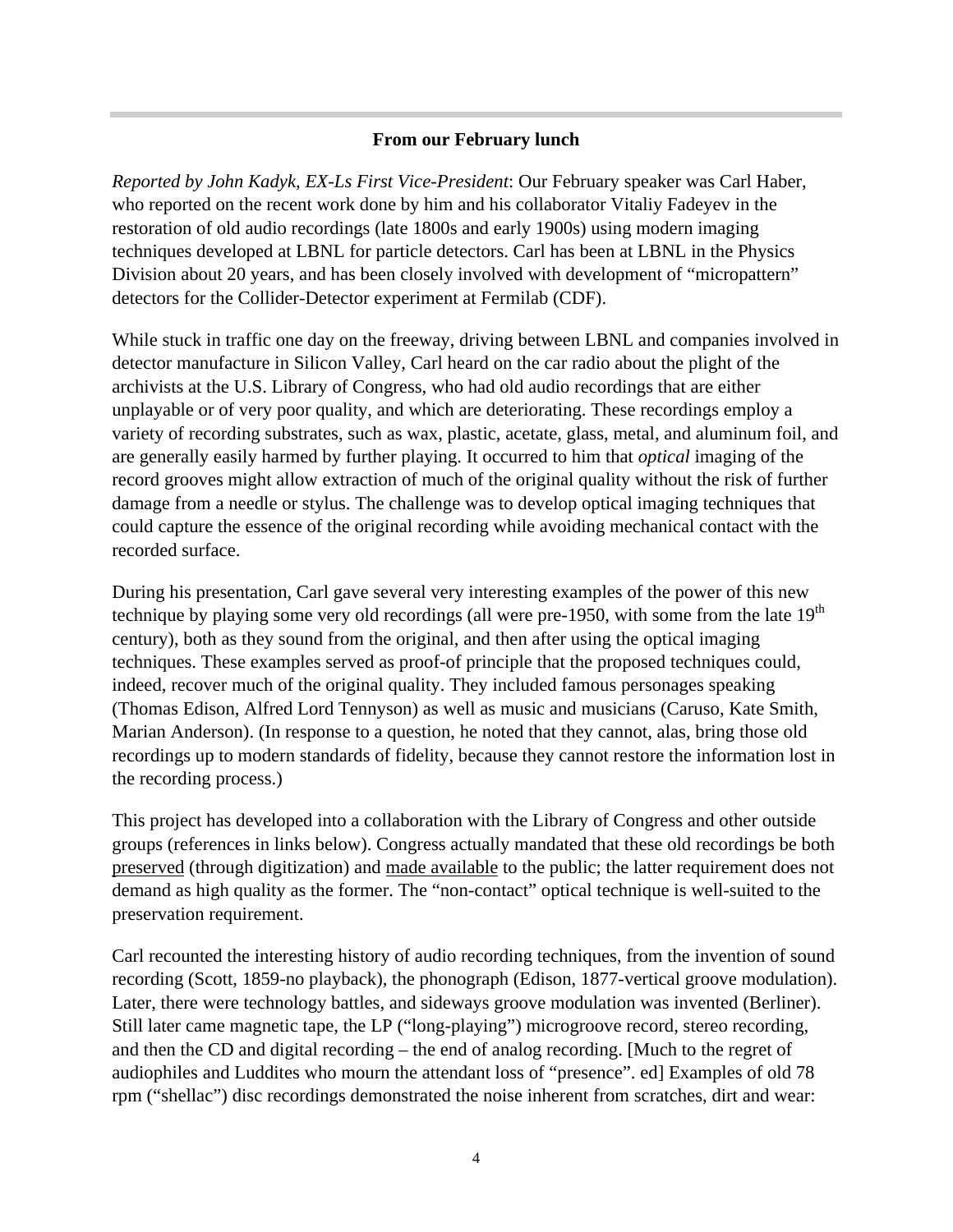"Wabash Cannonball" – 1941, Roy Acuff; "God Bless America" – 1938, Kate Smith. Examples of old cylinder recordings: "Charge of the Light Brigade", as recited by Tennyson – 1880s; Edison, reciting his world tour itinerary – 1880s. Examples of lacquer discs: John and Alan Lomax, cultural documentary recordings (1930 – 1940s). From a "dictation belt" we heard a famous recording by Dallas police department at the time of the President Kennedy assassination: a detailed description of Lee Harvey Oswald. Also on tape, we heard a replay of Lyndon Johnson's commentary on the hopelessness of the Vietnam war.

What is next? This optical technique is well suited to the preservation aspect for the old recordings. However, a machine is needed that can do "mass digitization" at a reasonably high speed, to do large numbers of disks, and making these recordings generally available. The Library of Congress is encouraging such a project, which would probably include involvement by LBNL Engineering.

Much more on this subject can be found at Carl's Website: http://www-cdf.lbl.gov/~av/

In the article "Reconstruction of Mechanically Recorded Sound by Image Processing", denoted there as the *JAES paper (pdf file)*, can be found many references to other articles on this subject.

*Luncheon Attendees:*

Maxine Adams Al Amon John Anderson Shirley Ashley Bill Baker Dick Baker Winnie Baker Gene & Myrna Binnall Bob & Elizabeth Birge Igor Blake Stan Boyle Dick Burleigh Geores & Katie Buttner Janice & John Button-Shafer Winifred Corniea Per & Eleanor Dahl Janis & Ned Dairiki Dick Diamond Sibyl Donn Doug Drummond & guest Elizabeth Ulrich Andy DuBois

Jack & Darlene Franck Bob Fulton Frank & Maxine Garnier Bill Gilbert & guest Ferd Voelker Lee Glasgow Abe & Marjorie Glicksman Inge Henle Victor & Christine Henri Paul & Nancy Henrickson Roger Hughes Richard & Vicky Jared John & Ann Kadyk Joe Katz Joseph Klems & guest Steven Klems Allen Kleven Bud Larsh Cedric Larson John & Barbara Lax Branko Leskovar Ed Lofgren & guest Tom Elioff

Donald & Jean Lundgren Fritz & June Marg Bob Miller Ken Mirk Bob Mortiboy Charles Ogden Fred Perry Conway Peterson Terry Powell Don Prestella Ellie & Gwen Ralph Sig & Cindy Rogers Stephanie Roth Clay Sealy Brenda Shank Elmer Silva Robbie Smits Dave & Sally Stevens Clyde Taylor Dick Wolgast Jon Zbasnik Speaker Carl Haber & wife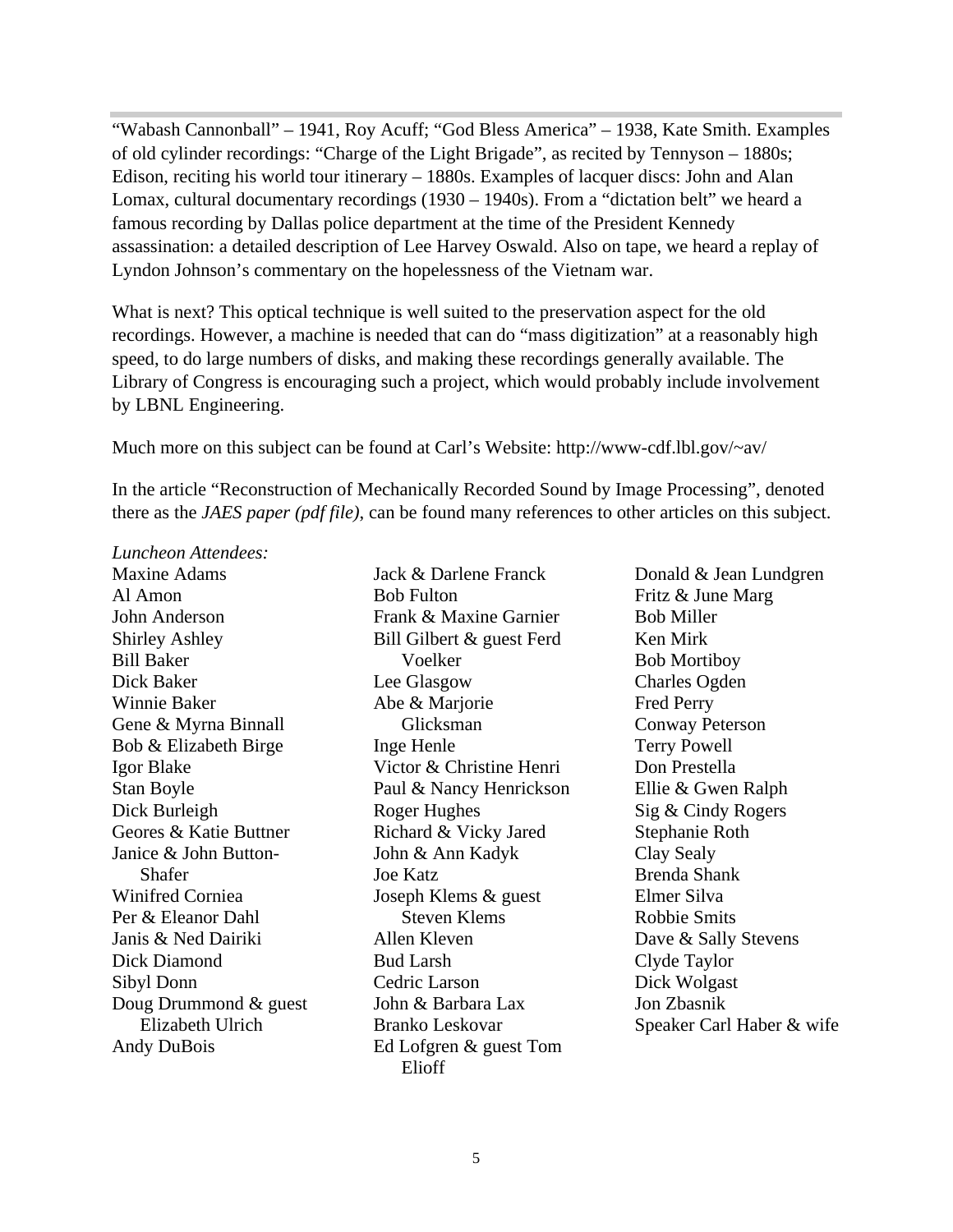#### **Editor's Note**

I direct your attention to (1) the "Luncheon Tickets" item, (2) the note from Rosmary Norling of CUCRA's travel group about their trip to Egypt and the Nile (CUCRA is the umbrella group for all the UC retirement organizations), and (3) Memory Lane II, the request for reminiscences.

If you'd like an advance glimpse at some of Lina Galtieri's spectacular photographs, you can check them out at http://www.neosophist.com/K2/K2pagex.htm

And as always, articles or ideas for articles are welcome; the deadline for each issue is ten days after the preceding Board meeting (a full year's schedule is listed on the back page). You can contact me at david\_stevens@comcast.net, at 1107 Amador Ave, Berkeley 94707, or 510-524-2904.

dfs

## **Vicky (Donelson) Jared to become Activities Chair**

Your Board is pleased to announce that Vicky Jared has agreed to try her hand as Activities Chair. She will be easing into her duties over the next few months, beginning with the Reception Table at the May luncheon. (Be sure to stop by and encourage her.) For the time being, however, continue to send your luncheon reservations to Bud Larsh.

#### **CUCRA Report Bob Fulton**

The Council of University of California Retiree Associations (CUCRA) met at UC Santa Barbara on March 31, with Ex-Ls representative Bob Fulton present. The group was welcomed to UCSB by Chancellor Henry Yang.

Representatives were updated on several current issues. The UC board of Regents presently does not support the Governor's proposed retirement plan changes in their current form. The University is a member of the Pacific Business Group on Health and has been meeting with the group to discuss ways to hold down health care costs. Requests for proposals for medical plans for 2006 will be issued by the University this month, with responses due in May. Negotiations will be held in July and 10 - 11% increases are expected. The Governor's budget has a 3% inflation package, and most of that is expected to go to salaries, leaving little room for increases in benefits.

CUCRA Members from the campuses were interested in the status of the Laboratory contracts. The University has submitted a proposal for continuing operation of LBNL, but there was no information on its status at the time of the meeting. The existing LANL contract might be extended into 2006, but a final request for proposal has been issued. LLNL's present contract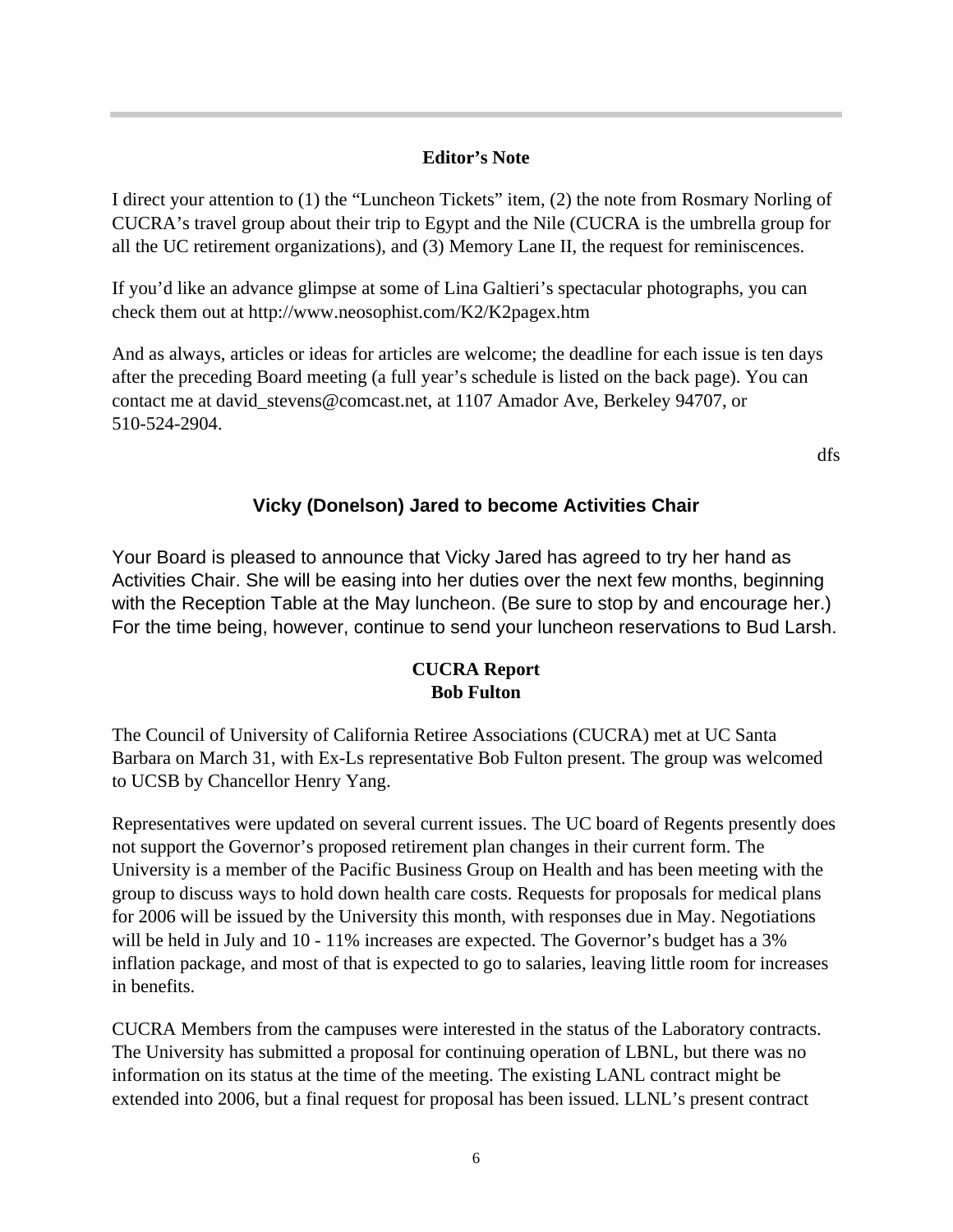may be extended for two years to allow time for digesting a new LANL contract. Rumor has it that management fees might be increased to induce additional bidders. It was discussed that successful bidders would have 60 days to develop independent retirement plans, and then there would be 60 days for employees (and retirees?) to choose. This part seemed to be very much up in the air. The LBNL web site has a link to the UC web site and its information of the contract competition.

CUCRA has formed three subcommittees: CUCRA Relations, Finance, and Health Care. The Relations committee will work to strengthen contacts with the Office of President with the goal of increasing the University's awareness of retiree concerns and issues, while also better communicating CUCRA's activities to retirees. The Finance committee reported that CUCRA's finances were in good shape. The Health Care committee will work to understand the rationale for UC contributions and alternate plans, watch Medicare developments and check with campus/ laboratory Health Care Facilitators on issues and priorities.

### **Splendors of the Nile Rosmary Norling** *CUCRA Travel Interest Group*

The UC Travel Interest Group is sponsoring a 12-day educational tour to Egypt in November, 2005, including visits to Cairo, the Pyramids, Memphis, Sakkara, Aswan, Valley of the Kings and Queens, and Luxor, along with a deluxe 4-night Nile River Cruise. In this adventure we are partnering with Smithsonian Journeys, who offer educational travel worldwide. Educational highlights in Egypt will be presented by Egyptologist Chahinda Sayed Fahmy Karim, who will lecture in Cairo, and National Guide and Egyptologist Lillian Naquib, who will accompany you throughout your journey. With their guidance, you will:

- Follow the pharaohs from the pre-dynastic "Old Kingdom" through the achievements of the "New Kingdom" to the end of the dynastic period and the rule of the Greek Ptolemaic period, ending with Cleopatra.
- Explore the mystique behind the empire of the great builder and pharaoh, Rameses II and his wife Nefertari.
- Learn about exciting recent archeological finds in Egypt.
- Gain insight into the many differing tombs of the Valley of the Kings, and hear about their site selection, tomb construction, rituals, and symbolism.

The middle of portion of the tour is a Nile cruise on the m/s Liberty, a five-star ship with all suite accommodations, a swimming pool, sun decks, boutiques, and restaurants that serve both Egyptian and international cuisine. A full American buffet breakfast is served daily. Nightly entertainment including folklore shows and an Egyptian-themed formal party is included. Before and following the cruise, you will be staying at the Semiramis Intercontinental Hotel in Cairo, Old Cataract Hotel in Aswan, and Sheraton Luxor Hotel in Luxor.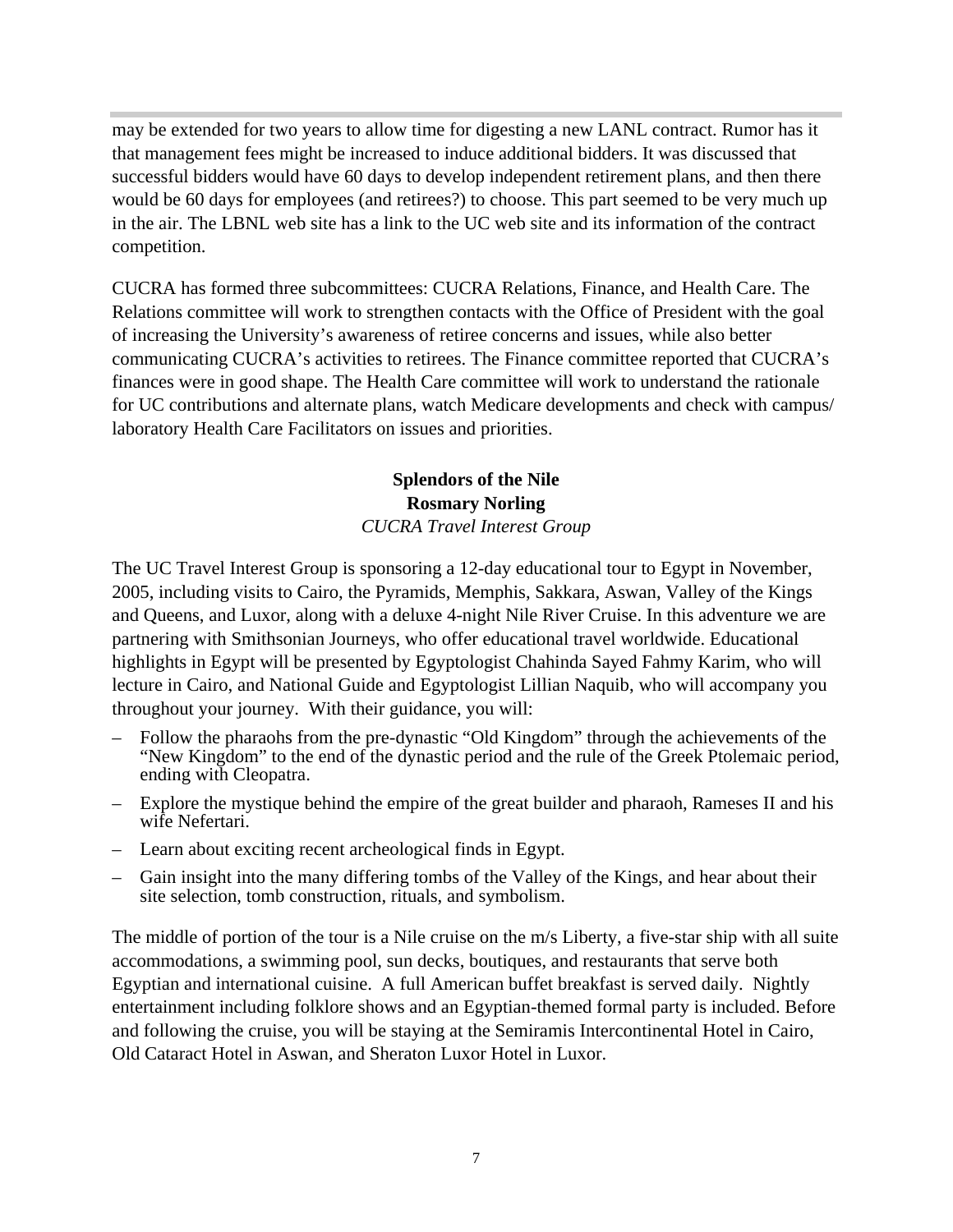The travel dates are November 3 to 14, 2005. Rates are: Double \$3,824 pp; Single \$4,624; Triple \$3,794 pp, including 22 meals, round trip air from San Diego, CA, hotel transfers, air taxes and fees. Additional airport gateways include San Francisco, CA (at no additional cost) and Los Angeles, CA (please deduct \$50 pp from the above rates).

For more information and to obtain a tour brochure, contact Collette Vacations, Special Account Desk, at (877) 584-7302, and refer to Group Reservation No. 122470. Brochures may also be obtained at your Campus Retirement Association Office. For general tour information, contact Rosemary Norling, Chair, Travel Interest Group, at Rnorling@ucsd.edu or (858) 453-0908.

#### **Luncheon Tickets**

Spenger's has requested that we help expedite luncheon service by placing our luncheon tickets at our places no later than 11:50. Please make sure that they are clearly visible so that the servers can get an accurate count for each table.

### **New Address for Tané Nutting**

Tané Nutting Fredricka Manor, Rm 213 111 3rd Ave. Chula Vista, CA 91910

*(Note: This is not a new general service of your newsletter; it is a courtesy extended to life members. [ed])*

# **Memory Lane I: A Bonanza of Information Shirley Ashley**

I always thought that when I submitted an article to our editor for publication in our newsletter it would be about one of my fun adventures to the many exciting destinations I've been fortunate enough to visit, but no, here I go sharing a great trip down memory lane that I unexpectedly came upon.

I felt as if I had hit the jackpot or a bonanza of information when I found among my stash of papers a batch of newsletters tied together with a string – issues of *The Magnet* – the very first issue with an introduction by none other than the founder of our laboratory, Ernest O. Lawrence, dated November, 1957, Volume 1, No. 1. This whetted my appetite and I settled down to read more. Where had these copies been all this time and when had they found their way into my home office? Somehow, sometime, these copies came to me from P. H. Cutler, obviously an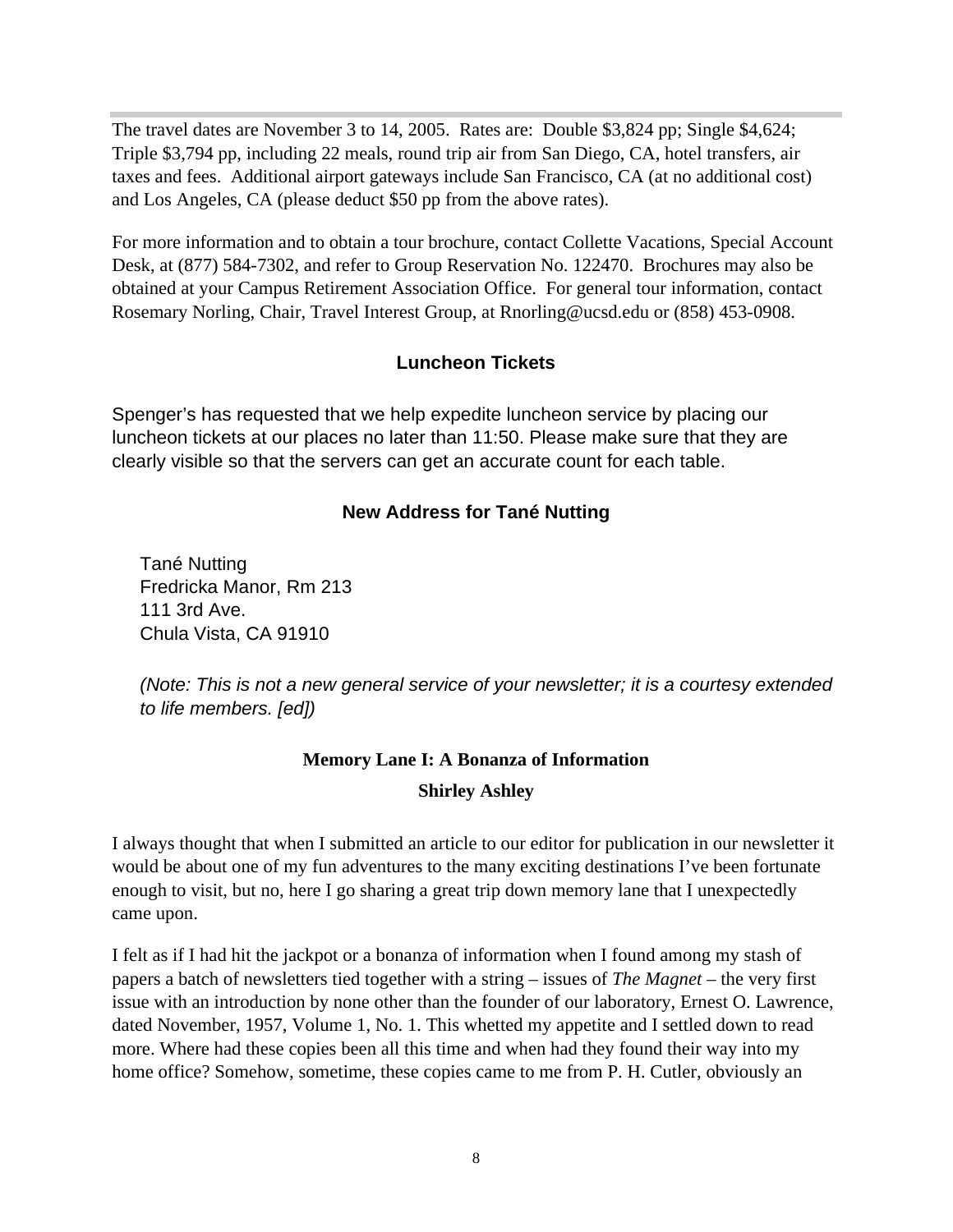LBL employee with the foresight to save these issues for posterity. I had a complete set of issues of *The Magnet* from that first one through Vol. 12, Nos. 1-2 dated January-February 1968.

It was a rainy day in late 2004 when I started reading the issues and found myself fascinated by what was on the printed pages. Several of our current EX-L members were mentioned and pictured here…and not only famous scientists: even a lowly typist like me who had the good fortune to have typed the scientific manuscripts for the learned men and women found herself smiling at the camera along with the office manager of TID, member Mabel Smith. We made our appearance in Vol. 3, No. 3, March 1959. Whew! We did look so young!

As I went through more issues I discovered that quite a number of our present members were represented – In Vol. 4, No. 1, 1960, Tané Nutting, one of the founders of this organization, is pictured when she received a service pin for her 15 years in the Electronics Engineering Department. And in that same issue EX-L members Margie Myers and Jim Shand received acknowledgment for 10 years of service. Bill Bigelow, a past president of our group was presented with a 20 year service award in the Vol. 6, No. 7 July 1962 issue. Another 20 year service pin was noted in issue Vol. 9, No. 1, for Willard Lawrence. And in Vol. 12, No. 1-2, Jan-Feb 1968, member Robert Meuser received his recognition for 20 years of service.

There were several interesting articles documenting historical occasions – In Vol. 6, No. 4, April 1962, the issue was all about (with many photos) President Kennedy's visit to the Laboratory when he was speaker at the 94<sup>th</sup> Charter Day celebration, March 23 of that year. Before his speech his motorcade brought him up to the lab to the entrance of Bldg. 70 where he was met by Dr. Glenn Seaborg. We "girls" were given the opportunity to line the sidewalk and watch the greeting ceremony and as a special bonus we were given tickets to attend the Charter Day ceremonies held that afternoon in the campus stadium. What a glorious treat!

In Vol. 7, No. 12, December 19, 1962, three present day members (Dick Burleigh, Paul Hernandez, and Ken Mirk) had short bios published recognizing their accomplishments in the Mechanical Engineering Department. And in Vol. 8, No. 12, an interesting piece with picture of Bertha Hagelberg, Lab nurse, was presented.

An article featuring Winnie Heppler appeared in Vol. 9, No. 1, January 1965, highlighting her "Crystal Garden" as follows: "Lab Tech Winifred Heppler tends a flourishing garden of artificially grown crystals for use in Chemistry Division Research." Also in that same issue another EX-L, Maggie O'Keefe (also known to us as Mrs. Ron Petersen) is headlined: "Berkeley Typist Makes Keys Fly: Holder of a unique record is LRL's Maggie O'Keefe, pretty brunette secretary in Berkeley's Mechanical Engineering Department." (250 wpm)

In Vol. 9, No. 4, April 1965, member Dr. Edward Lofgren's testimony given to members of the Joint Committee on Atomic Energy & Staff is reproduced under the title "The 200 BeV Accelerator".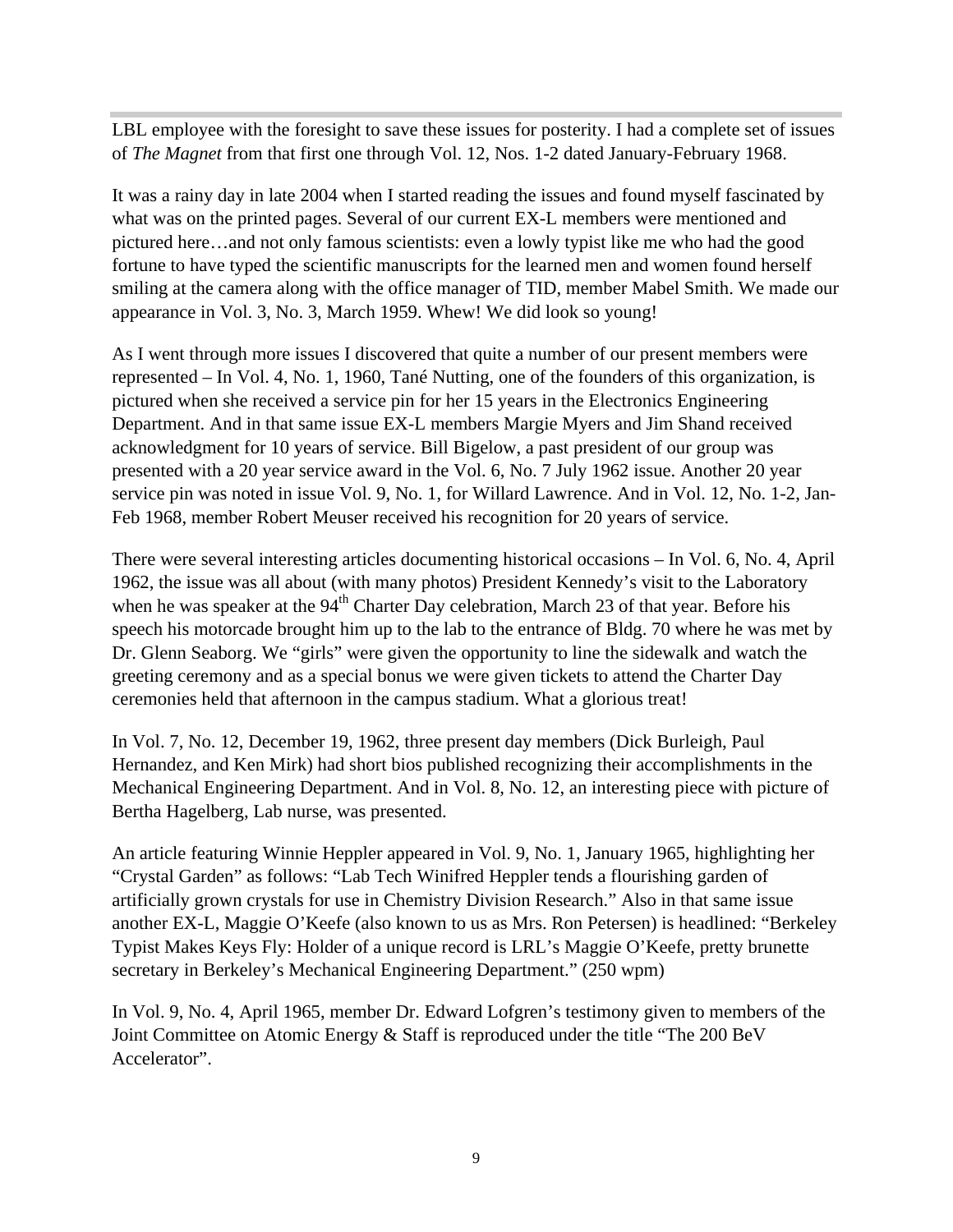As you can see this find of mine contains many, many interesting pieces of history of the Laboratory. So at our last luncheon in February I took the stack of these newsletters and gave them to our member/lab liaison Terry Powell to use as she feels is appropriate.

Reading these articles refreshed my memory as to why I feel so much pride in having had the opportunity to work at the laboratory for so many years. What a wonderful experience!

#### **Memory Lane II: Reminiscences Wanted**

The Lab is beginning to plan its  $75<sup>th</sup>$  anniversary celebration, to take place in late summer, 2006. Among the possibilities are a big open house (if the budget will support it), plus memories in the form of talks, photos, and old film strips. If you have photos or films that might be of historical interest, or might be interested in speaking about your memories of the early Rad Lab, please contact Ron Kolb, 486-7586, rrkolb@lbl.gov.

#### **Lost at SFO**

#### *Using modern design to increase revenue* Dave Stevens

It turns out that long-distance travel is not a prerequisite for adventures at an airport. Especially at an airport designed on the Brasìlia Principle. (Brasìlia is the capital of Brazil. It is a created city, i.e., one that was built from scratch according to a Designer's plan, rather one that evolved normally in response to the needs and desires of its inhabitants. Its buildings are clustered by type, according to a "rational" plan that looks neat on paper but is in practice rather inconvenient: Government buildings are separated from the commercial center, and both are separated from the residential area. There are no neighborhood markets, corner grocery stores, or friendly local restaurants.) The San Francisco Airport (SFO), having some actual history, is not quite so advanced, but is currently well along on a major expansion that is similarly "rational" on paper and similarly inconvenient in practice.

Our particular adventure began when some friends asked us if we wished to accompany them to SFO to greet their son and family who were passing through on their way back to San Diego after adopting a child in Europe. Since they had to change planes in San Francisco, and had what seemed like enough time for a brief visit, it looked like a convenient opportunity for the new grandparents to see the latest addition to the family. They had also heard that it might be possible for Grandma to get a pass that would allow her to accompany the family to the departure lounge.

They checked with UAL (the carrier for the SF-SD leg), and found out that, indeed, one (1) adult could get a pass that would allow her to enter the security envelope and accompany the family to their gate. So since the family was departing on UAL and we needed to go to UAL to get the requisite pass, we determined that the optimum place to park would be Parking Garage F, which was closest to UAL.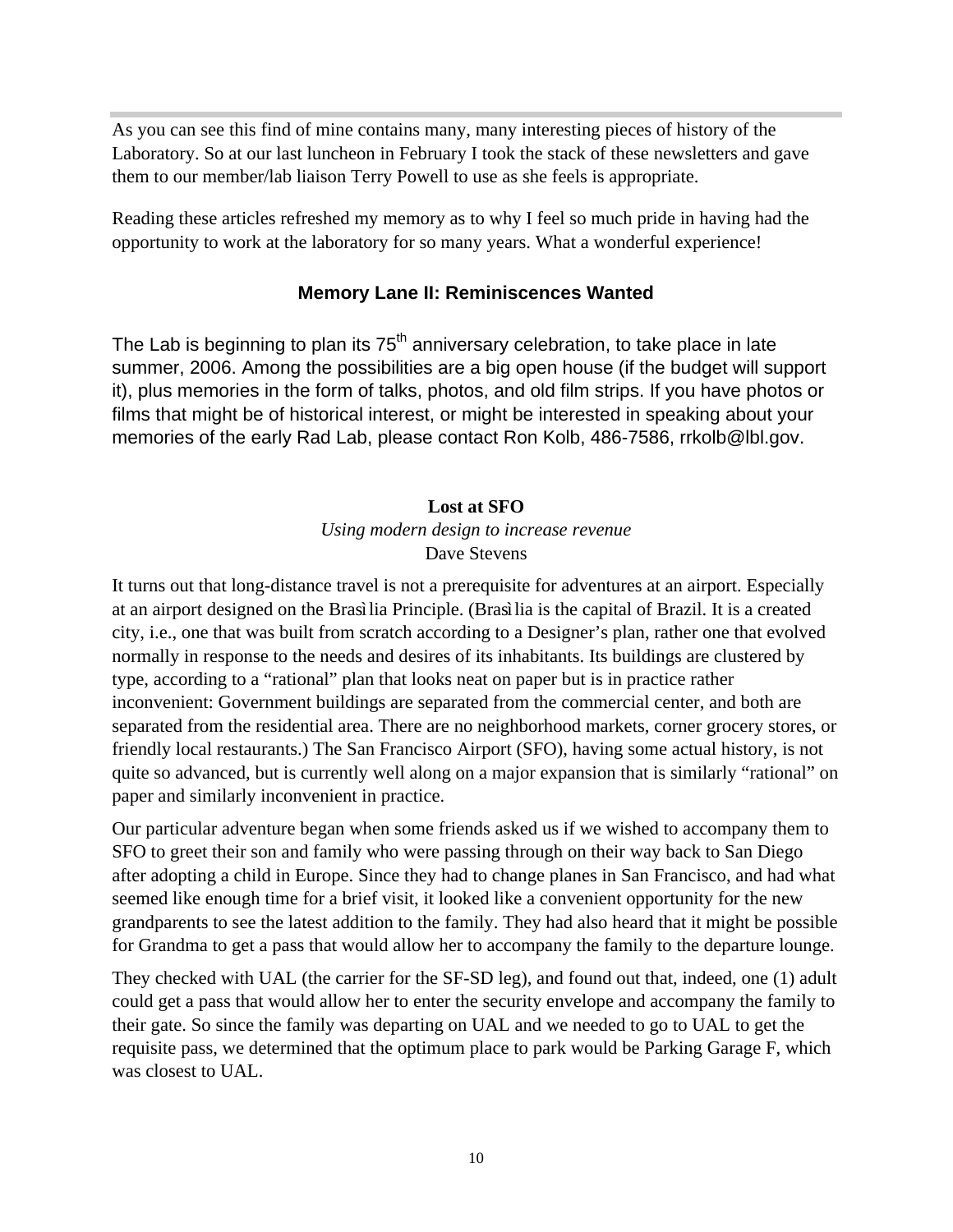Then, having found the appropriate Official and secured the desired pass, we proceeded from the Domestic Departure area to the International Arrival area. Both of these entities are on Level 2, so one would think that one could walk from one to the other. But the new additions to SFO are of Modern Design, wherein the Designer knows better than the customer what the customer wants to do next, and because it is inconceivable (to the Designer) that anyone would want to go from Domestic Departures to International Arrivals, there is no way to do that without going someplace else first. Someplace on a different level. The way from the domestic area to International Arrivals is to first walk along Level 2 until the corridor is blocked by a wall (on the other side of which is International Arrivals), then go upstairs to International Departures, where there is a beehive of activity, but no signs pointing to International Arrivals. (Once again, the Designer, in his infinite wisdom, had decided that no rational person would need to go from a departure area to an arrival area.) But - cleverly placed so that you will have bypassed it before you realize you need it - there is an Information Desk with clerks who can point one to the "down" escalators on the other side of the building (the ones adjacent to where we ascended will not do, for they provide access only to the domestic terminal), which do, in fact, debouch in International Arrivals.

Here there is a rather friendly arrangement of information boards and television monitors that let us know when the passengers from the flight of interest had made it to Customs, and to see them on the monitors a few seconds before they appeared in person.

But the passengers of interest to us did not appear, either on the monitors or in person. Because their flight was delayed in arrival, they were shunted directly from the Customs area to their (domestic) departure gate. The friendly information boards did not convey that information, but through the modern miracle of cellphonology, grandparents were assured that the family had landed safely at SFO, passed Customs, and was now on board their plane for San Diego.

Rather an anti-climax, but grateful that new grandson had arrived safely and that the family had made their connection and was effectively on their way home, we headed back to the garage. We had noticed, on our way to Garage F, that Garages A through G were nicely contiguous, so we were not overly distressed that the only garage sign we saw as we left International Arrivals was for Garage A. We crossed one of SFO's many bridges and duly arrived in Garage A...which was self-contained and had no connection with any other Garage.

Were we on the wrong Level? We didn't think so, but we checked a couple of others just to be sure, with the same result. Where were the other Garages? Aha: We saw a way for *cars* to proceed to Garage G...but the roadway had no sidewalk, and there were several signs informing us that Pedestrians were PROHIBITED. Believing that the maps at the elevator station would clarify things, we sought out the elevators, where the maps displayed complete ignorance of Garage F. But there was a way to take the train (back up several levels) to Garage G. Well, G is right next to F, right?, so we caught the train, and got off at Garage G...which was self-contained and had no connection with any other Garage.

In the process of failing to find Garage F we finally found a walkway to the Terminal, which we followed...only to find ourselves back in International Arrivals. Now what? Obviously, return to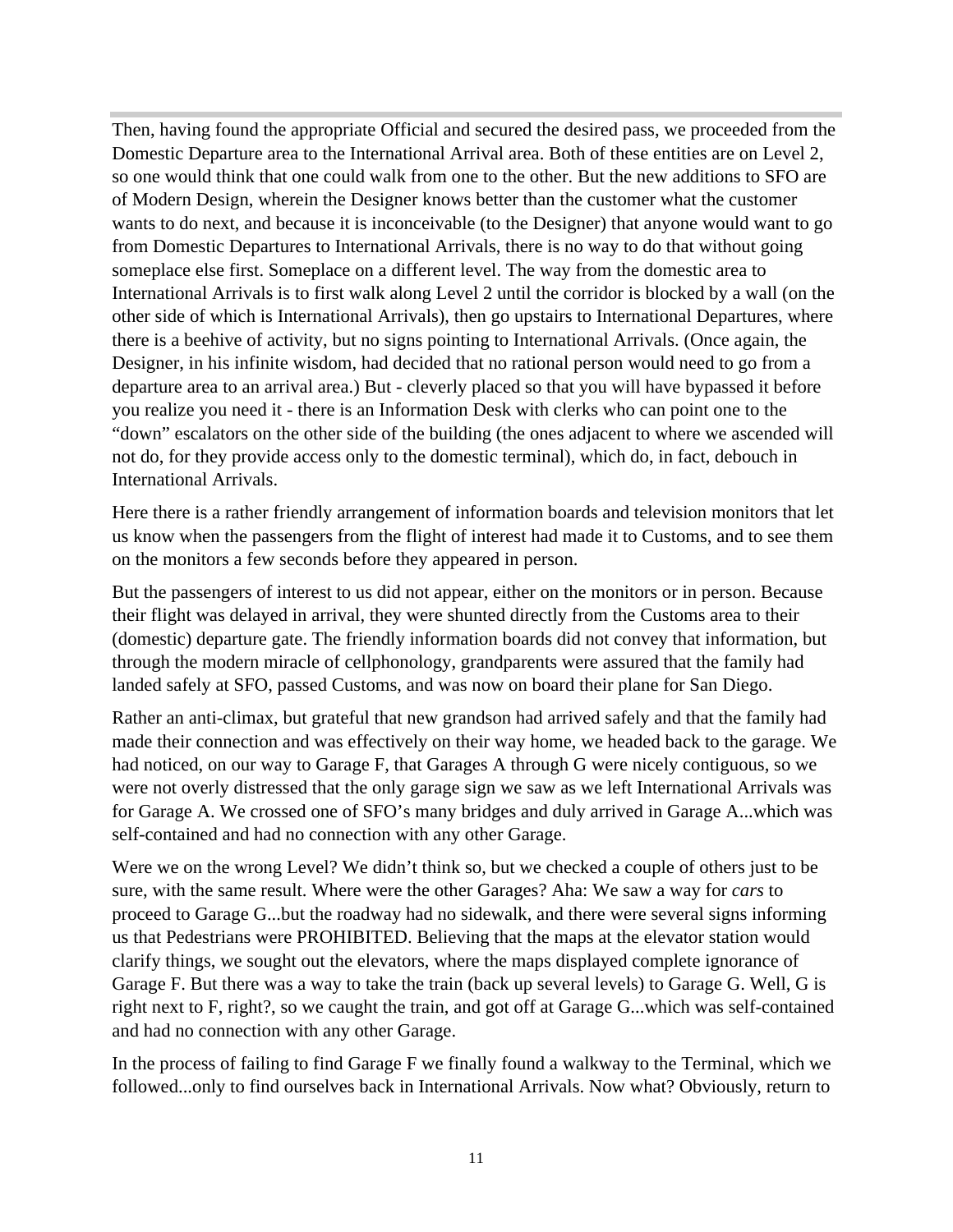the Domestic Terminal and find our way back to the UAL counter. Over near the Garage A sign we originally followed there was a sign pointing in the opposite direction to Domestic Baggage Claim. That looked promising. But the way was blocked by a locked door. We were getting pretty frustrated by then, but at least could see how to get back up to International Departures, whence we figured we could retrace our steps.

On the way we stopped by one of the Information Desks to enquire as to how to find Garage F. Oh, said they, that's in the *Domestic* Parking Garage; the G and A you were trapped in are (disjoint) *International* Parking Garages, and you can't get from one to the other. (Nowhere in the airport are they designated as anything other than Garage A and Garage G.)

So we found our way out, over, and down to the Domestic Terminal, where once again we were on Level 2, which was the Level we wanted in the (domestic) Parking Garage. But, of course, such a direct path would be unthinkable, so we needed, again, to go up or down a level so that, once in the (domestic) Parking Garage we could go down or up a level to reach our destination. Our guess is that all this took nearly an hour - and cost us an extra \$5 - from the time we first tried to leave International Arrivals.

The moral of this little story is that if you haven't been to SFO since the expansion, you should check the website flysfo.com BEFORE going to the airport. There is a terminal map on the website that makes quite clear what the on-site signage does not: that there are separate Domestic and International Parking Garages, and that there are two sets of gates numbered 1-12. (Plain 1- 12 are Domestic, and A1-A12 are International.) It also makes clear another potentially useful fact: There are gates that are not associated with any of the terminals! And, just in case you have to make a journey the Designer didn't expect, take a bag of bread crumbs.

#### **Age by Chocolate** Internet magic submitted by Tom Beales

(This takes less than a minute.)

1. Pick the number of times a week that you would like to have chocolate. (At least once, but less than 100...we have to be realistic, after all.)

2. Multiply this number by 2. (Just to be bold.)

3. Add 5. (For Sunday.)

4. Multiply the result by 50. (To get your yearly consumption, not counting vacation.)

5. Add 1754. (The year George Washington first tasted chocolate.)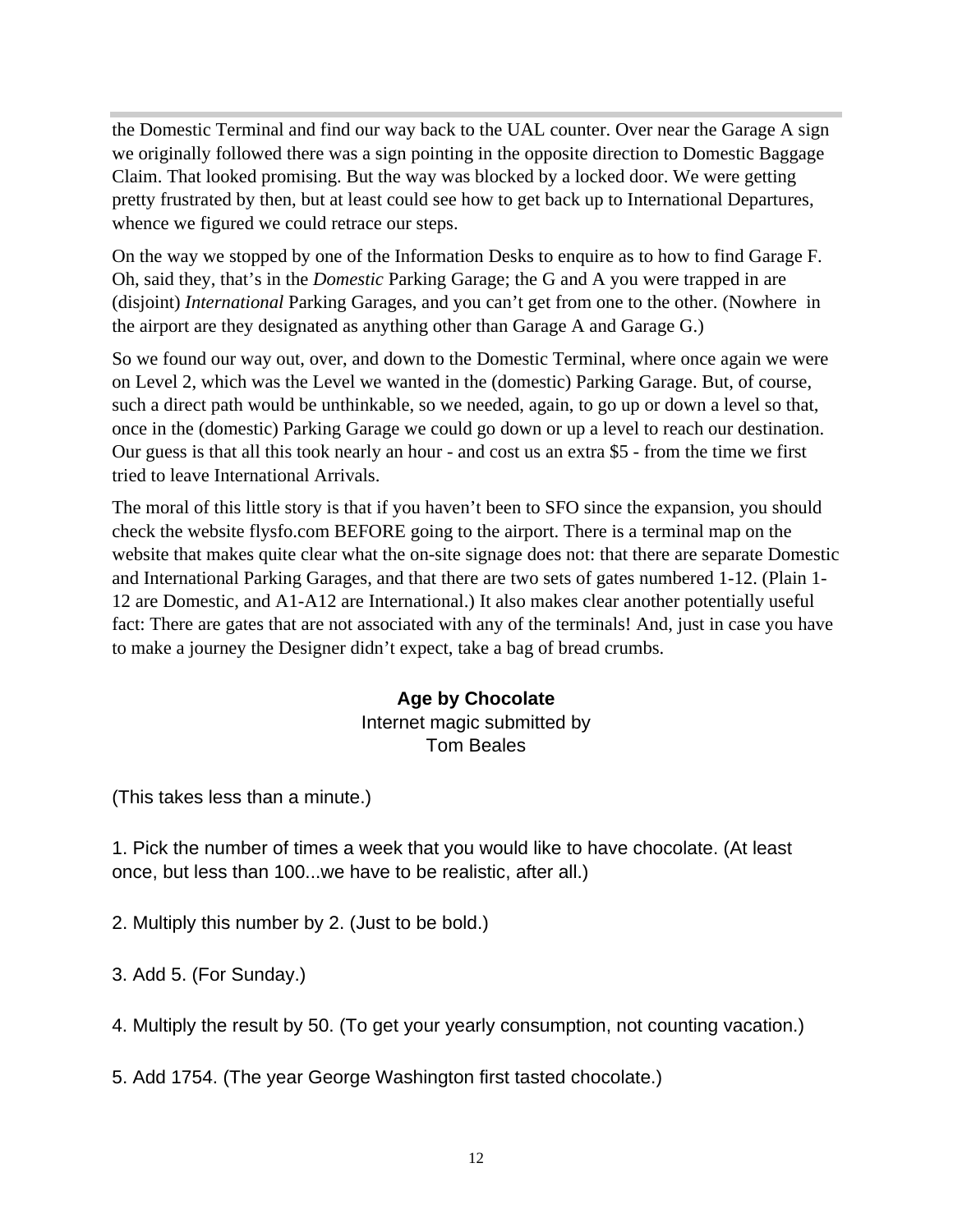6. If you have already had your birthday this year, add 1. (To grow on.)

7. Subtract the year of your birth. (All four digits.)

8. If you have followed instructions correctly, you will have a three [four] digit number, the first digit [two digits] of which gives your chocolate quotient, and the last two of which reveal your age!

### $\diamond$ **◇◇◇** Free introductory offer!!! ◇◇◇◇

In its never-ending quest to encourage former employees to join Ex-Ls—and because we have a small surplus in the bank—the Board decided to extend our free introductory membership offer indefinitely. This means that incoming new members need pay no dues until the calendar year after they join. Since our former practice was to prorate membership dues depending upon the month in which a person joined, this is not as dramatic a gesture as it might seem…nevertheless, in this day of daily increases in the cost of gasoline, we believe that any relief is welcome.

#### **Mergers we'd like to see (and the resulting conglomerate names)**

- 1. Victoria's Secret and Smith & Wesson become **Titty Titty Bang Bang**
- 2. Polygram Records, Warner Brothers, and Zesta Crackers become **PolyWarner Cracker**
- 3. 3M and Goodyear become **MMMGood**
- 4. Zippo Manufacturing, Audi Motors, DuPont, and Dakota Mining become **ZipAudiDuDa…**
- 4a. …which immediately merged with Design Associates to become **Zippo, D. A.**
- 5. FedEx and Seven-Up become **FedUP**

.

- 6. Fairchild Electronics and Honeywell Computers become **Fairwell Honeychild**
- 7. Grey Poupon and Docker Pants become: **Poupon Pants**
- 8. Knotts Berry Farm and the National Organization of Women become **KnottNOW!**
- 9. Hale Business Systems, Mary Kay Cosmetics, Fuller Brush, and W. R. Grace Company become **Hale Mary Fuller Grace**
- 10. Jim Beam, Eyeliner, and Ballentine's Scotch become **BeamEye Ballentine**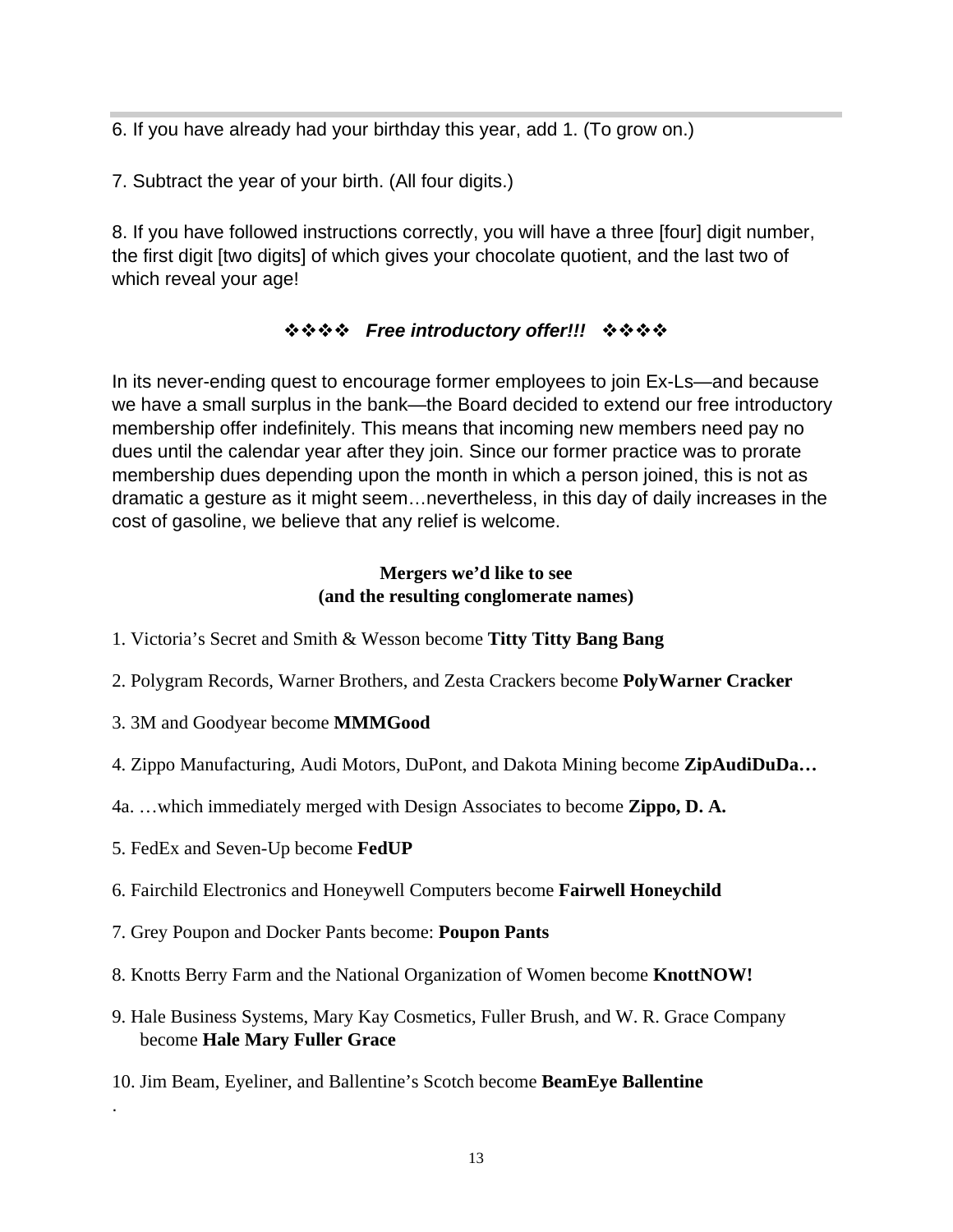#### **See We Us Lee Now**

Most any particular part of this particular sphere Which presently contains a presently living kwitter Willst sooner or later for sure and repeatedly often does Rotate itself around till sunshine hits the spot

But there's business to attend to important matters to contemplate That little ray of sunshine that's traveled oh so far Zeros right in on living kwitter and pow-ee penetrates a cell But shucks and low-and-behold it isn't even felt There's business to attend to and data to confirm

Now it don't take no jeany-us nor monthly income neither To feel that molecule of star-shine come right inside and soothe But it do take concentration and a stop from stress and gain To give the little photon the welcome it deserves

But one little ray of sunshine is not see we us enough To warrant real attention ...unless of course there's nothing else to do Yes nothing nothing must be finished first

--geores buttner





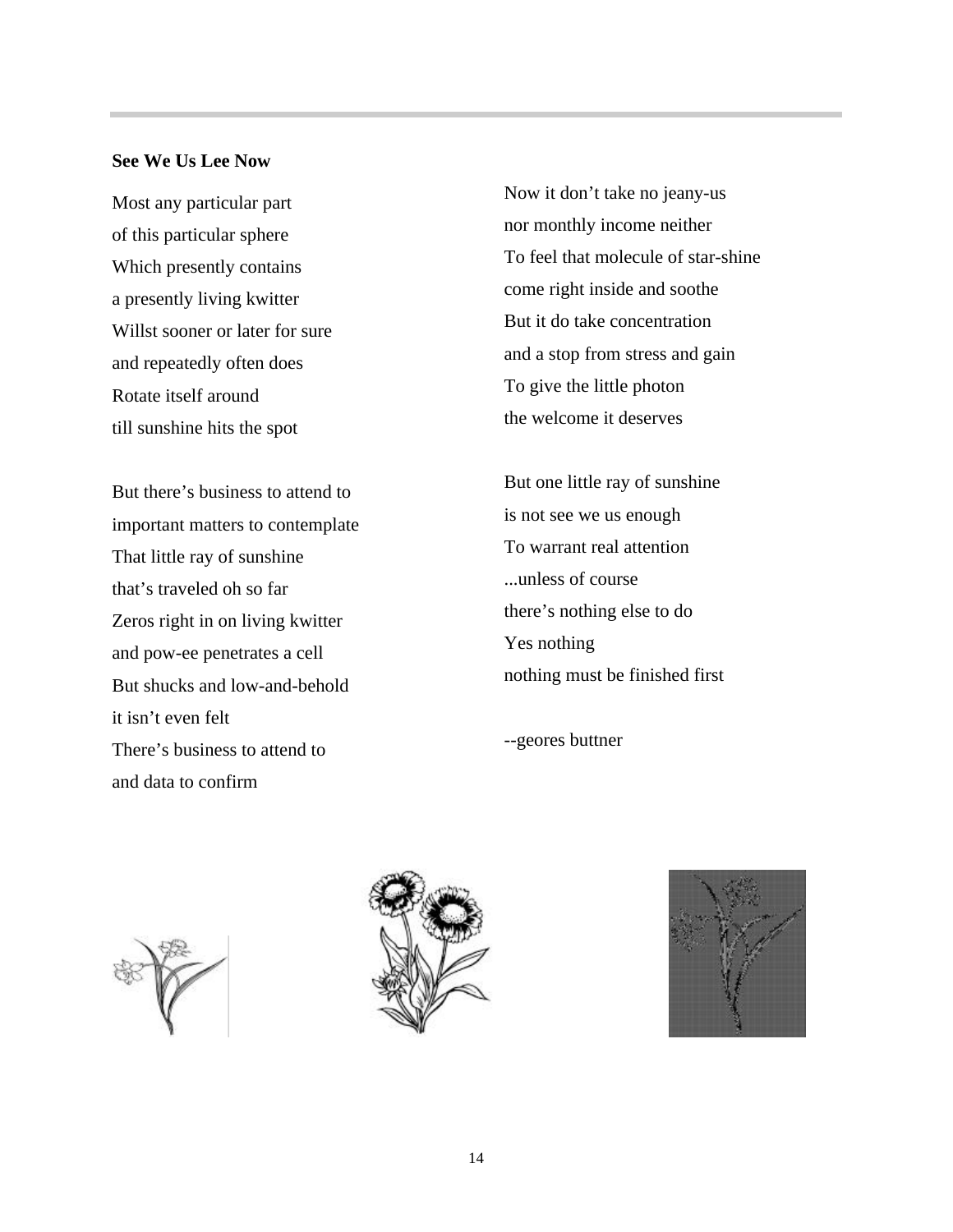#### **In Memoriam**

**Eldred Calhoon Virginia Cherniak Marian Crew Jock Fugitt John Kelley Don Nelson Delfin Roy**

#### **>>WELCOME NEW MEMBERS<<**

**Hariette Atkins TomElioff Don Grether Arlon Hunt Richard & Vicky Jared Richard Mcdonald Mack Morgan Barrie Pardoe Suzanne Stroh**

#### **Renewal Time: Dues due**

For those of you who have not yet done so, it's past time to do so now. Please send your \$12.00 renewal dues for Year 2005 to Bud Larsh, at the address below.

Membership in EX-Ls is open to all past employees of LBL/LBNL. Annual dues are \$12 per family, forgiven during the calendar year of joining for new members, and are now past due for 2005. New members, please include your name, address, and phone number. Also, please include any other information you would like included in the annual membership directory, such as spouse's name, e-mail address, or fax number. Please send your check payable to EX-Ls to

> **Bud Larsh, Treasurer 610 Devonwood Hercules, CA 94547**

| <b>SEE YOU AT THE MAY 19 LUNCHEON</b>                                                                    |                        |  |  |
|----------------------------------------------------------------------------------------------------------|------------------------|--|--|
| <b>Bud Larsh</b><br>To:<br>610 Devonwood<br>Hercules, CA 94547<br>Be sure to make reservations by MAY 13 |                        |  |  |
|                                                                                                          |                        |  |  |
| I plan to attend the EX-Ls luncheon<br>$>>$ \$20pp <<                                                    | <b>PREPAID</b>         |  |  |
| I will bring $quest(s)$ . Name(s) of guest(s):                                                           |                        |  |  |
| <b>Menu Choice(s):</b><br><b>Beef</b> Salmon<br>Salad                                                    |                        |  |  |
| Please make check payable to EX-Ls                                                                       | <b>Total Enclosed:</b> |  |  |